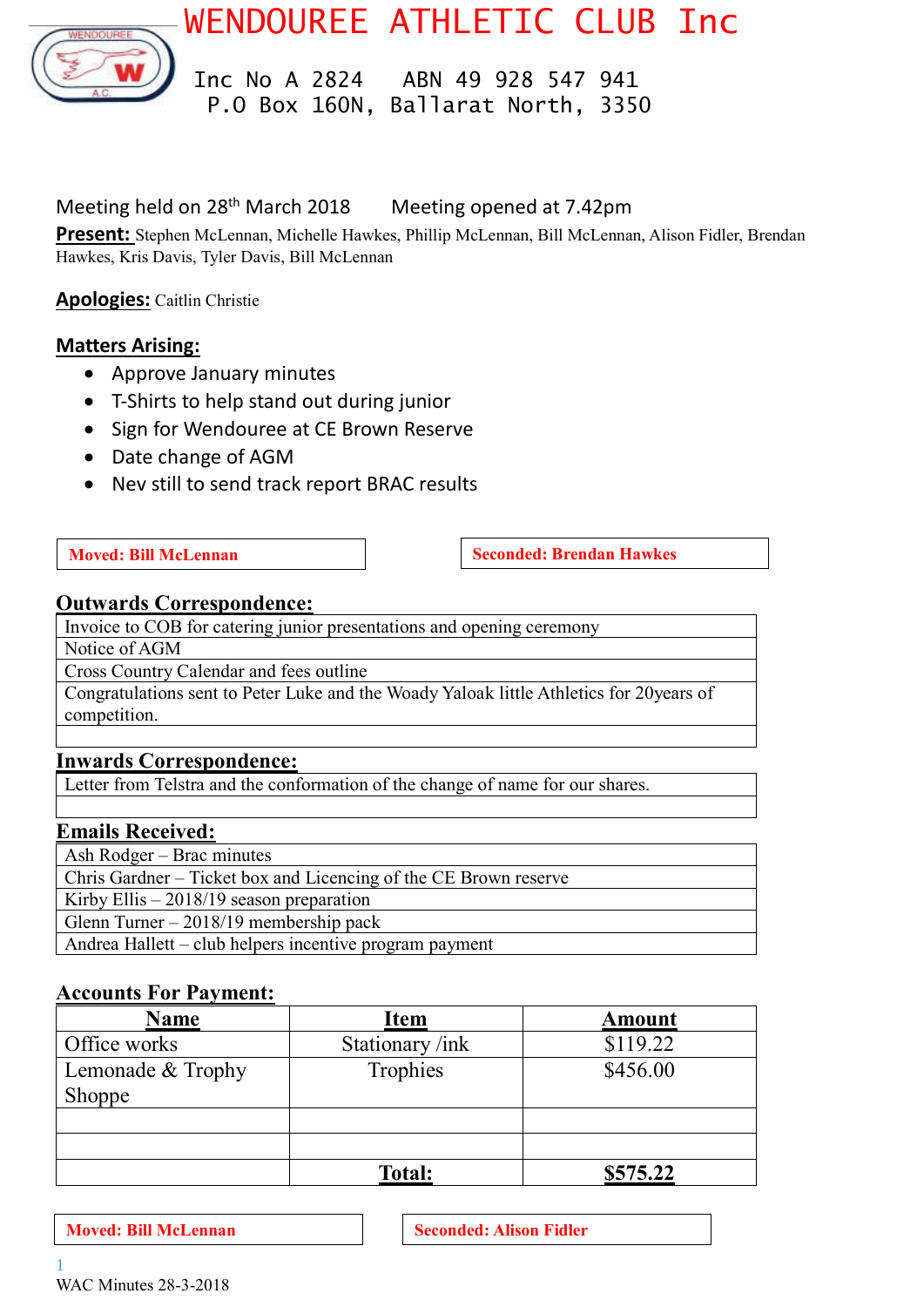# **Treasurers Report:**

**Moved: Alison Fidler Seconded: Brendan Hawkes** 

# **Reports:**

#### **Financial Report** - (Alison Fidler)

Telstra have finally change the shares out of Craig McLennan's name and into Alison's name. We have a term deposit due in May.

### **Social Report -** (Michelle Hawkes)

We had our social night and presentations on Saturday 24<sup>th</sup> March. Numbers were a little down, but for those of us that attended the bowling it was really fun. The presentation was also good with a few more turning up. The meals were very good and very reasonable priced.

#### **Fundraising Report -** (Steve McLennan)

Nil

### **Woady Yaloak Report -** (Peter Luke)

Woady Yaloak have celebrated their 20<sup>th</sup> anniversary, we sent a congratulations and Peter replied: "We had 90 kids running around plus mums and dads. Great night conditions great with catering under marquees outside. Night consisted on 10 heats of seven over 100m, 4 semis and a final, all on handicap. Then eats, then trophies inside. We then went back outside to finish off the catering and drinks (alcoholic for parents) finished around 9pm"

### **BRAC Report -** (Steve McLennan)

The Brac meeting was held on the 26<sup>th</sup> March. There was a track and field forum and details will be sent out shortly. Cross country events will now have to have permits for all events that are run on council land.

#### **Track Report** – (Nev Down)

Wrap up of junior Nationals attached. Congratulations to the following club members who won awards at tonights Summer Presentation Night.

Life Membership: Joan McLennan Best Club Person: Kylie Mitchell Spirit of Wendouree: Josh Hawkes Most Outstanding Athlete: Harry Sharp Most Improved: Gabby Lang and Lachlan Hawkes Best First Year Athlete: Tahlia Whittle and Paddy Turner

Under 14: Tahlia Whittle and Dayne Schnyder Under 16: Olivia Davis and Lachlan Hawkes Under 18: Jordan Barry and Sam Williams Open: Kylie Mitchell and Corey Baker 40+: Michelle Hawkes and Steve McLennan

**AV Report-** (Steve McLennan) Nil

### **Junior Report** – Track & Field **–** (Kris Davis)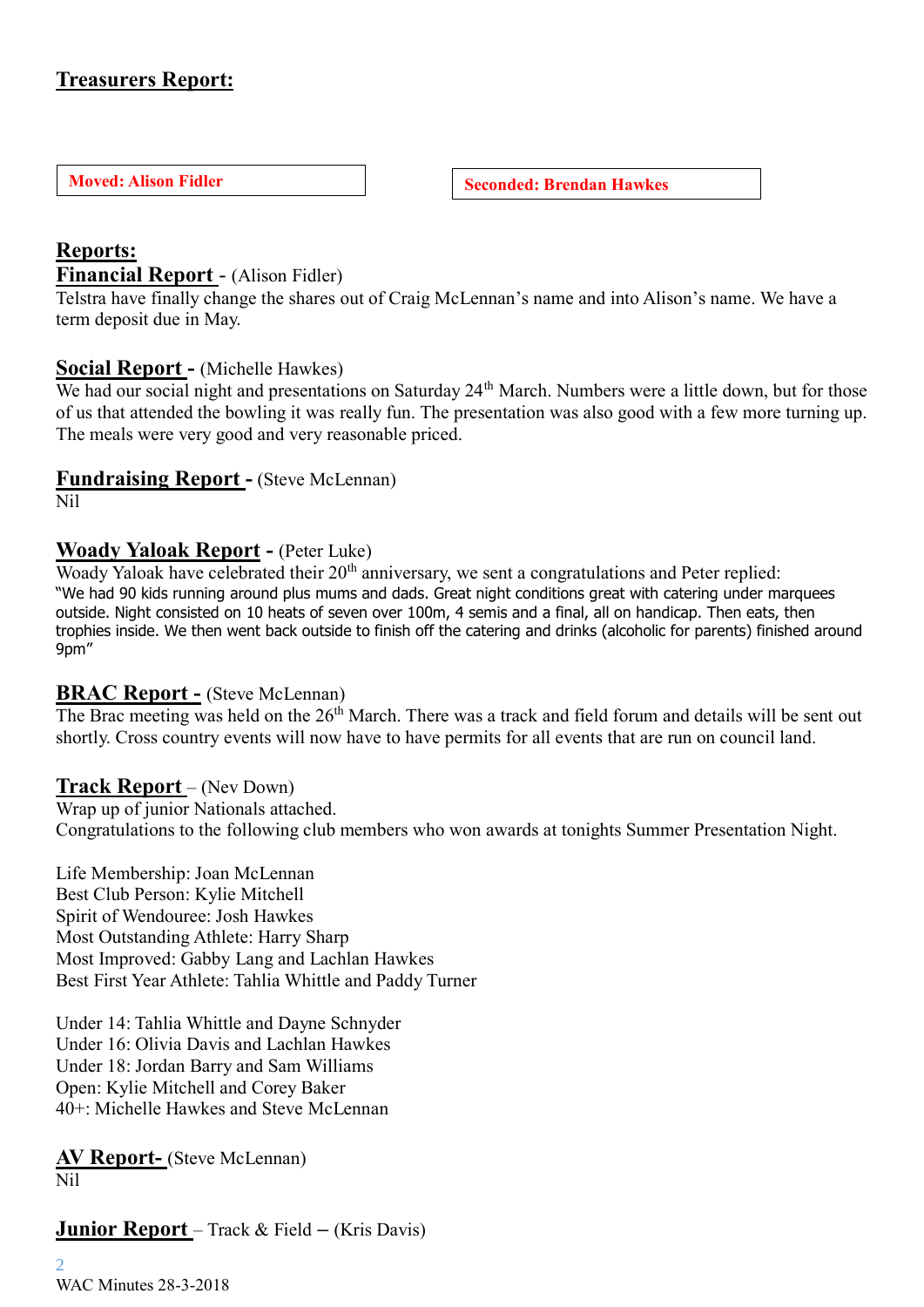The Junior presentations were held on the  $16<sup>th</sup>$  March and along with the council opening of the athletic area. We had 50 pizzas' but need about 100. It was a good night with lots of very happy little faces. The winners of the Gudgeon Trophy were Josh Nash and Grace Hunt.

# **Cross Co**u**ntry Report –** (Steve McLennan)

Summer Lap of the lake was held on Wednesday 21<sup>st</sup> March starting @ The Yacht Club @ 6.30pm The handicap winner was Kris Davis, with Xavier Rennison 2<sup>nd</sup> and Karla Treweek 3<sup>rd</sup>. Fastest time went to Andrew Amor. We are now looking forward to the start of the season with the Easter relays on the 31<sup>st</sup> March and then the President 3km on the  $7<sup>th</sup>$  April.

There has been one change to the program already with the Chas Suffren 14<sup>th</sup> July being moved to the Smythedale Equestrian Centre.

**Seconded: Brendan Hawkes** 

| <b>Steve McLennan</b> | With Cross Country starting we will need help with course marking<br>etc. The junior program will be a shortened program with around<br>16 weeks and again we will need help to keep it going and<br>encourage all the kids.                                                                                                                                                                                                   |
|-----------------------|--------------------------------------------------------------------------------------------------------------------------------------------------------------------------------------------------------------------------------------------------------------------------------------------------------------------------------------------------------------------------------------------------------------------------------|
| Michelle Hawkes       | Nil                                                                                                                                                                                                                                                                                                                                                                                                                            |
| Phil McLennan         | Points score for aggregate will be 50,45,42 40, 39 etc and we will<br>only be scored on the runs where we run together and the BRAC<br>events. With double points for the Kingsley Curtis and the<br>Macaulay Lap of the Lake. We will accumulate the points and they<br>will be published each week until the final 4 weeks.                                                                                                  |
| <b>Alison Fidler</b>  | Nil                                                                                                                                                                                                                                                                                                                                                                                                                            |
| <b>Brendan Hawkes</b> | Nil                                                                                                                                                                                                                                                                                                                                                                                                                            |
| Kris Davis            | Talked about the licensing of the CE Brown Reserve and what<br>Wendouree want: sole use of the 2 storage sheds that contains our<br>equipment, ovals, athletic area, use of toilets, meeting room, hall<br>for presentations and kitchen and at other times by mutual<br>agreement. We also need a space to put our honour boards etc.<br>Whose responsibility is it to maintain the cleanly ness of the hall,<br>toilets etc? |
| <b>Bill McLennan</b>  | Nil                                                                                                                                                                                                                                                                                                                                                                                                                            |
| <b>Tyler Davis</b>    | Nil                                                                                                                                                                                                                                                                                                                                                                                                                            |

**General Business:**

Meeting Closed at 9.22pm Next meeting 25<sup>th</sup> April 2018 @7.30pm